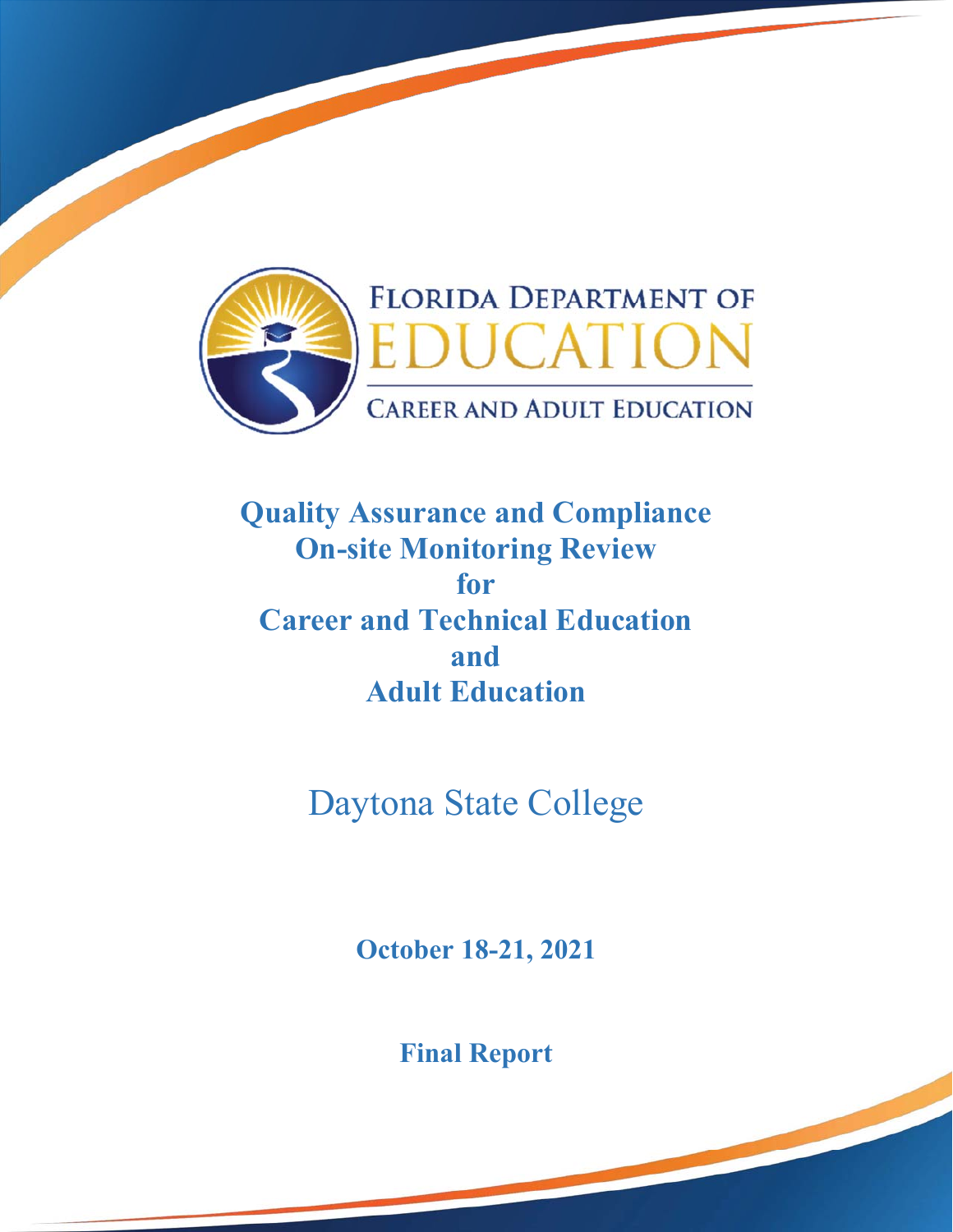# TABLE OF CONTENTS

| II.  |  |
|------|--|
| III. |  |
| IV.  |  |
|      |  |
|      |  |
|      |  |
|      |  |
| IX.  |  |
|      |  |
|      |  |
|      |  |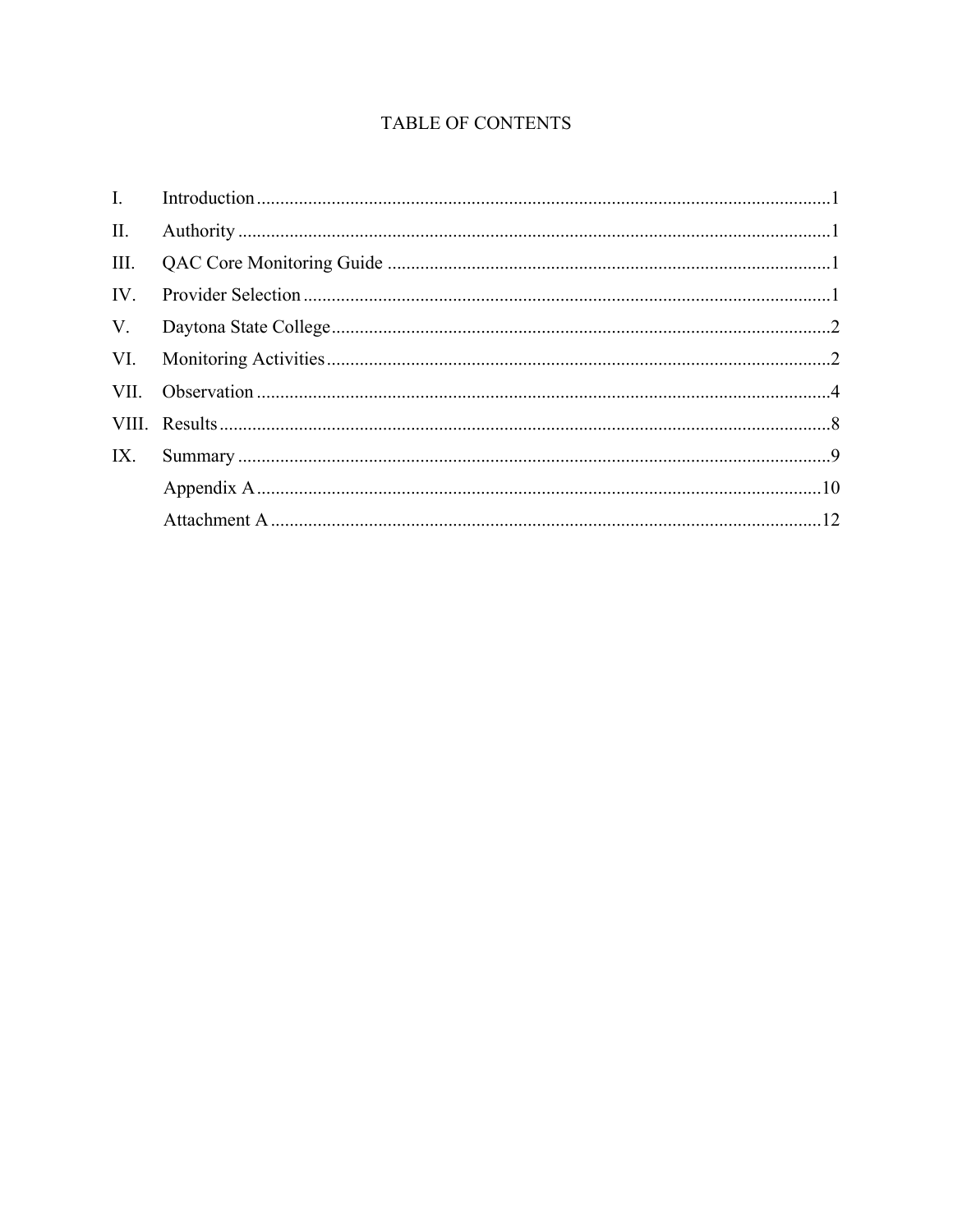### Florida Department of Education Division of Career and Adult Education **Daytona State College Career and Technical Education and Adult Education Quality Assurance and Compliance Monitoring Report**

# **I. INTRODUCTION**

 required to oversee the performance and regulatory compliance of recipients of federal and state funding. The Florida Department of Education (FDOE), Division of Career and Adult Education (division), in carrying out its roles of leadership, resource allocation, technical assistance, monitoring and evaluation, is The Quality Assurance and Compliance (QAC) section is responsible for designing, developing, implementing, and evaluating a comprehensive quality assurance system, including monitoring. The role of the quality assurance system is to assure financial accountability, program quality and regulatory compliance. As stewards of federal and state funds, it is incumbent upon the division to monitor the use of workforce education funds and regulatory compliance of providers on a regular basis.

# **II. AUTHORITY**

The FDOE receives federal funding from the U.S. Department of Education (USDOE) for Career and Technical Education (CTE) under the Carl D. Perkins (Perkins) Strengthening Career and Technical Education for the 21st Century Act, and for Adult Education (AE) under the Workforce Innovation and Opportunity Act (WIOA) of 2014. FDOE awards sub-grants to eligible providers to administer local programs. FDOE must monitor providers to ensure compliance with federal requirements, including Florida's approved state plans for CTE and Adult Education/Family Literacy. Each state shall have procedures for reviewing and approving applications for sub-grants and amendments to those applications, for providing technical assistance, for evaluating projects and for performing other administrative responsibilities the state has determined are necessary to ensure compliance with applicable statutes and regulations pursuant to 34 CFR 76.770, Education Department General Administrative Regulations (EDGAR) and the Uniform Grant Guidance (UGG) for grant awards issued on or after December 26, 2014. The Florida Department of Education, Division of Career and Adult Education, is required to oversee the performance of sub-grantees in the enforcement of all laws and rules (Sections 1001.03(8) and 1008.32, Florida Statutes).

# **III. QAC CORE MONITORING GUIDE**

 The Core Monitoring Guide (CMG) is intended to be used broadly by any reviewer conducting an onsite or desk monitoring of any program currently administered by the division. The guide provides a summary of each facet of the monitoring design and the process. It also contains objectives that may be used as agencies are monitored or reviewed. It is located on the division's website at http://fldoe.org/academics/career-adult-edu/compliance.

# **IV. PROVIDER SELECTION**

Various sources of data are used throughout the implementation of the quality assurance system. The monitoring component of the system is risk-based. Risk assessment is a process used to evaluate variables associated with the grants and assign a rating for the level of risk to the department and the division. A risk matrix identifying certain operational risk factors is completed for each provider. The risk matrix for each program monitored is located in Appendix A. The results of the risk assessment process and consideration of available resources are used to determine one or more appropriate monitoring strategy(ies) to be implemented.

 The QAC section may apply any specific monitoring strategy to any federal or state-funded provider at any time. There may be circumstances that may warrant onsite monitoring, desk monitoring review or other strategies regardless of a provider's risk matrix score.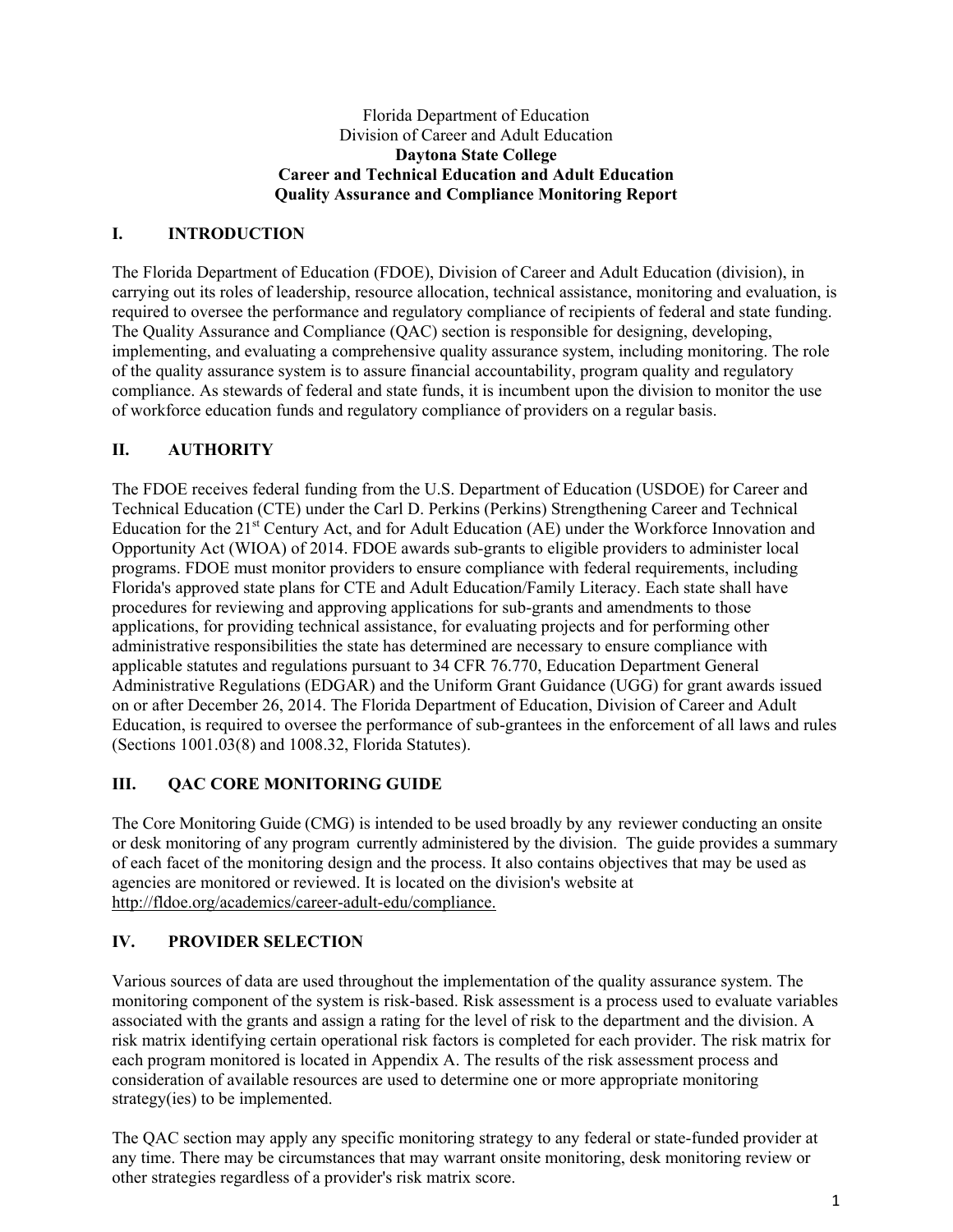The Daytona State College (DSC) monitoring strategy was determined to be an on-site monitoring review (OSMR). Notification was initially sent to Dr. Thomas LoBasso, president, on July 14, 2021. The designated representative(s) for the agency were Dr. Sherryl Weems and Dr. Carrie Ann Verge. The division's representative conducting the OSMR was the program specialist, Michael Swift of the Quality Assurance and Compliance section.

# **V. DAYTONA STATE COLLEGE**

ENROLLMENT:

CTE (possible duplication at program level): Post-secondary – 14,960  $AE - 1,395$ 

## **Finance**

The provider was awarded the following grants for fiscal year's (FY) 2018-19, 2019-2020 and 2020-21:

| FY 2018-19                                                                       |                     |                     |                |
|----------------------------------------------------------------------------------|---------------------|---------------------|----------------|
| Grants                                                                           | <b>Grant Number</b> | <b>Grant Amount</b> | Unexpended     |
| Perkins Post-secondary                                                           | 642-1619B-9CP01     | \$1,093,578.00      | \$47,065.55    |
| Adult Education – Integrated English<br>Literacy and Civics Education<br>(IELCE) | 642-1939B-9CE01     | \$<br>55,276.00     | \$<br>420.35   |
| <b>Adult Education - AGE</b>                                                     | 642-1919B-9CG01     | \$<br>655,933.00    | \$22,515.46    |
| FY 2019-20                                                                       |                     |                     |                |
| Grants                                                                           | <b>Grant Number</b> | <b>Grant Amount</b> | Unexpended     |
| Perkins Post-secondary                                                           | 642-1610B-0CP01     | \$958,976.00        | 2,100.27<br>S. |
| <b>Adult Education - IELCE</b>                                                   | 642-1930B-0CE01     | \$<br>55,276.00     | N/A            |
| <b>Adult Education - AGE</b>                                                     | 642-1910B-0CG01     | 655,933.00          | N/A            |
| FY 2020-21                                                                       |                     |                     |                |
| Grants                                                                           | <b>Grant Number</b> | <b>Grant Amount</b> | Unexpended     |
| Perkins Post-secondary                                                           | 642-1611B-1CP01     | \$1,021,684.00      | N/A            |
| <b>CARES Act - Rapid Credentialing</b>                                           | 642-1230A-1CR01     | 910,184.00<br>S.    | N/A            |
| <b>Adult Education - IELCE</b>                                                   | 642-1931B-1CE01     | \$<br>55,276.00     | N/A            |
| <b>Adult Education - AGE</b>                                                     | 642-1911B-1CG01     | \$<br>655,933.00    | N/A            |

 https://www.daytonastate.edu/ Additional information about the provider may be found at the following web address:

## **VI. MONITORING ACTIVITIES**

 review, and interviews with administrators, if necessary. The monitoring activities included pre and post-review planning, an entrance and exit meeting, records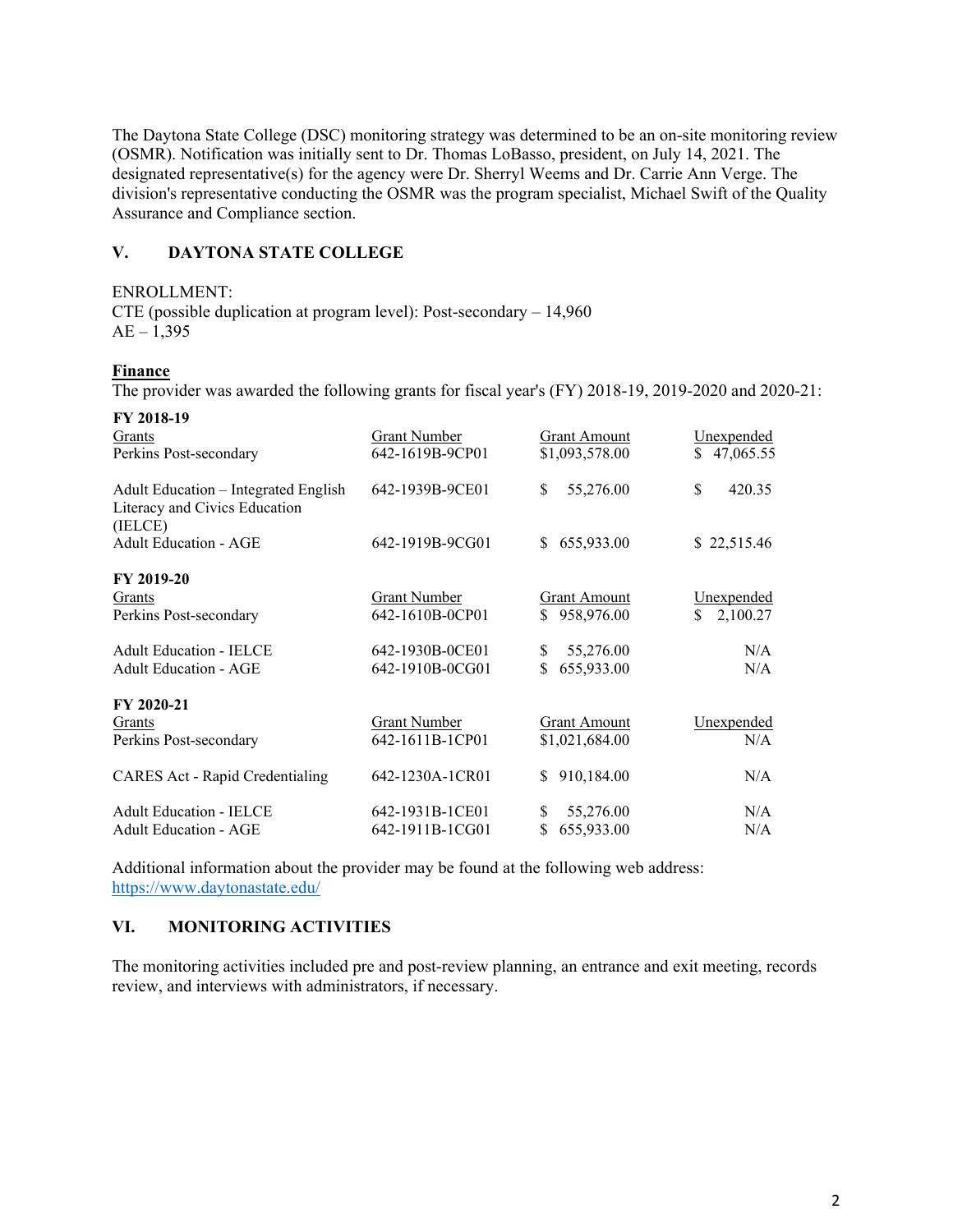# On-site Visits

The monitoring team visited the following campuses:

- Daytona Beach Campus
- Advanced Technology College
- New Smyrna Beach/Edgewater Campus
- News-Journal Center

# Entrance and Exit Conferences

The entrance conference for DSC was conducted on October 18, 2021. The exit conference was conducted on October 21, 2021. The participants are listed below:

| <b>Name</b>                           | <b>Title</b>                                             | <b>Entrance</b>           | Exit         |
|---------------------------------------|----------------------------------------------------------|---------------------------|--------------|
|                                       |                                                          | Conference                | Conference   |
| Dr. Thomas LoBasso                    | President                                                | X                         | $\mathbf{X}$ |
| Dr. Amy Locklear                      | Provost                                                  | $\mathbf{X}$              | $\mathbf{X}$ |
| Dr. Sherryl D. Weems                  | Associate Vice President - Workforce and Con<br>Ed       | X                         | X            |
| Kathy Hoellen                         | Associate Vice President, Academic Services              | X                         | $\mathbf{X}$ |
| Dr. Andrea Gibson                     | <b>Executive Director, Institutional Resource</b>        | X                         | $\mathbf{X}$ |
| Gina Stafford                         | Associate Director, Perkins Liaison                      | X                         | $\mathbf{X}$ |
| Dr. Carrie Ann Verge                  | Director, Adult Education                                | X                         | X            |
| <b>Martin Cass</b>                    | Vice President, Finance and Administrative<br><b>Svc</b> | X                         | X            |
| Tina Myers                            | Associate Vice President, Controller                     | X                         | X            |
| Lisa Koogle                           | Director, Resource Development                           | X                         | $\mathbf{X}$ |
| Frank Mercer                          | Director II, Center for Business and Industry            | X                         | X            |
| <b>Elaine Thiel</b>                   | <b>Executive Director of Business Services</b>           | X                         | X            |
| Candice Valle                         | Manager II, Resource Development                         | $\boldsymbol{\mathrm{X}}$ | X            |
| Dr. Erik D'Aquino                     | Vice President, Enrollment Management                    | X                         | $\mathbf{X}$ |
| <b>FDOE Monitoring</b><br><b>Team</b> |                                                          |                           |              |
| <b>Chuck Davis</b>                    | Program Specialist, QAC, FDOE                            | X                         | X            |
| Michael Swift                         | Program Specialist, QAC, FDOE                            | $\boldsymbol{\mathrm{X}}$ | X            |
| Orion Price                           | Program Specialist, QAC, FDOE                            | X                         | X            |

#### Interviews

DSC administrators were available for interviews, if necessary.

## Records Review

Program, financial, administrative and student records were reviewed. A complete list is provided in section VII, section F. In addition, policies and procedures were examined and discussed at various times during the monitoring review.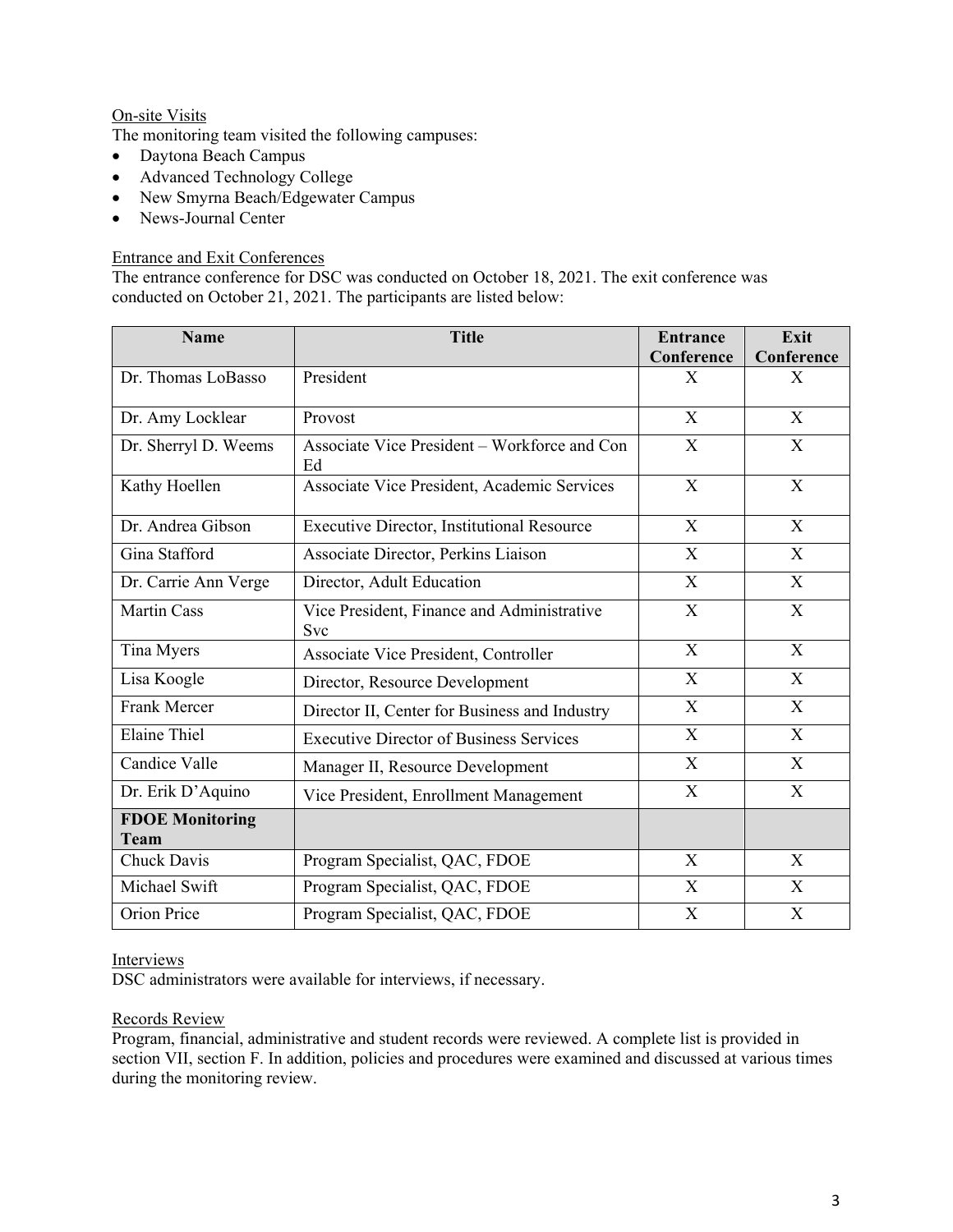# **VII. OBSERVATION**

- **A. ADMINISTRATION** refers to the management and supervision of programs, the structure of programs and services, grant oversight and other administrative areas.
	- The DSC CTE and AE grants are managed by two separate groups of experienced administrators, but both program areas follow the same process for the drafting, approval and submission of their grants to FDOE.
		- o The CTE grant manager works with the associate vice president (AVP) of Workforce and Continuing Education; CTE department chairs; and the college provost to review the CTE comprehensive local needs assessment (CLNA) and determine what program areas will be included in their grant applications.
		- o The AE director works with the college resource development department: AE program (directors) managers and faculty; and AVP to determine what needs will be included in their grant applications.
		- o Once all of the programmatic needs are addressed and the grant applications are complete, the college provost verifies the contents of the grant(s) before moving it along to the president for final approval prior to submission to the state.
	- The AE and CTE grant managers have regular meetings throughout the program year with Institutional Research (IR), Resource Development, and the Finance/Purchasing department to ensure that the programmatic and fiscal objectives of their grants are being achieved. Any deviation(s) from their previously approved grant will result in an amendment being submitted to their FDOE grant manager. All amendments are based off program needs and the current financial standing of a grant.
	- As part of the required comprehensive local needs assessment (CLNA), CTE administrative staff consulted with numerous individuals and entities across the college's service region. Those stakeholders included but were not limited to; teachers and administrative staff from Flagler and Volusia counties; CareerSource Flagler Volusia; and multiple local business and community leaders. All post-secondary CTE programs have advisory councils that provided input and advice throughout the CLNA process.
	- All stakeholders who participated in the CLNA process are expected to serve as ongoing consultants to the CTE program.
	- Prior to the mandated CLNA (CTE only) institutional effectiveness conducted annual college-wide reviews to determine the effectiveness of their CTE and AE programs. DSC then took the aforementioned program review process and expanded on it to fit the terms and guidelines of the CTE CLNA.
- **B. DATA AND ASSESSMENT** refer to all the data and assessment system components, including test administration, test security, data collection, entry, reporting, and procedures. The use of data in program decision-making is also explored and commented.
	- DSC utilizes PeopleSoft® as their integrated Management Information System (MIS) and Student Portal.
	- The college has policies and procedures on data collection, and offers annual localized training to CTE and AE administrative staff and instructors. Administrative staff also attends FDOE sponsored training and professional development events such as FDOE quarterly webinars, the Florida Association of Career and Technical Education (FACTE) conference and Workforce Education and District Data Advisory Council (WEDDAC) annual conferences.
	- Samples of CTE and AE student data were reviewed and verified for accuracy as part of the on-site monitoring review. All student records were provided by DSC.
		- o Upon review of the CTE student data, all records reported to FDOE were consistent with the local records supplied by DSC.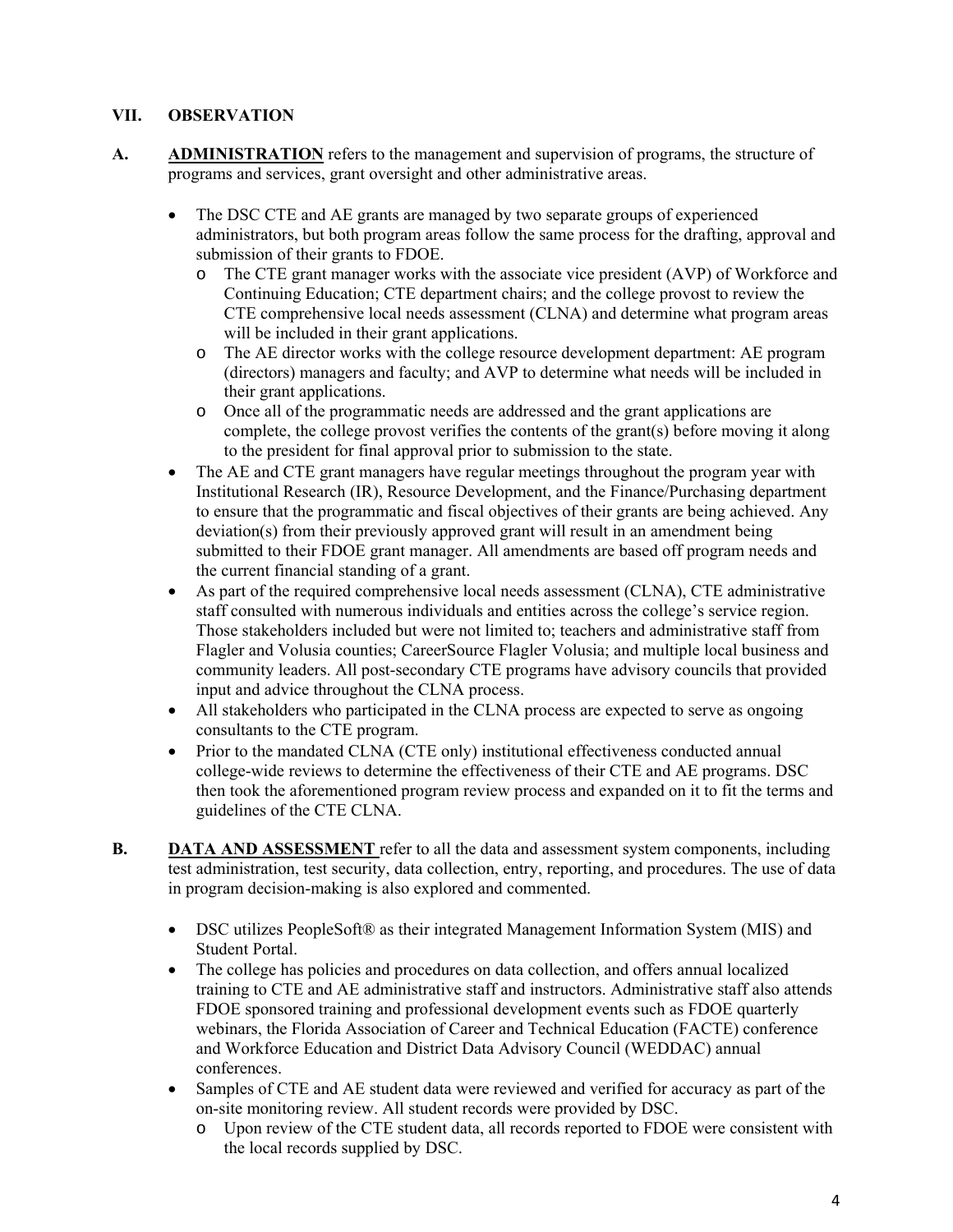- $\circ$  Upon review of the AE student data, the monitoring team uncovered multiple inaccuracies. DSC reported numerous students as having earned at least one literacy completion point (LCP), but the students' test records did not support the data reported to FDOE. This will result in a finding.
- During the AE interview session, the monitoring staff discussed the finding with IR and the AE director. DSC has been aware of the errors, and had already located the source of the errors and had begun to correct the underlying issue. DSC relied on a module within PeopleSoft® to automatically review student test scores and apply the appropriate LCP, but some scores were reported wrong. As a result, the AE director and IR made the following changes to how LCPs are calculated and reported:
	- $\circ$  LCPs are currently being calculated manually instead of relying on the automatic function in PeopleSoft®.
	- o All student data goes through a multi-tier review prior to being submitted to FDOE. IR will ultimately be the final line of approval prior to submission to the state.
	- o Any error/edit reports received from FDOE are now reconciled manually by the AE program managers.
- DSC continues to require ongoing training on data collection and verification for all AE administrators and instructors. Focus is placed on manually compiling student data, and how to correctly navigate PeopleSoft®.
- Due to the efforts put forth by DSC, no additional corrective action will be required. The AE director will provide a memo of attestation to the monitoring staff that outlines what steps were taken to correct the data inaccuracies and what ongoing training will continue to take place to prevent future errors.
- All proctors of the Tests for Adult Basic Education (TABE) and the Comprehensive Adult Student Assessment System (CASAS) are trained and certified, as required, by the state and the appropriate testing companies. Local policies and procedures on testing are also in place.
- All of the data elements required of their local MIS were included in the system and verified during the desk review.
- Student electronic files include "release of information" clauses as required by the Family Educational Rights and Privacy Act (FERPA).
- **C.** CURRICULUM AND INSTRUCTION refer to those elements that contribute to student learning and skill acquisition.
	- DSC offers CTE and AE courses at multiple regional campuses and numerous satellite sites. Programs are also offered across Flagler and Volusia counties.
	- DSC conducts pointed and targeted outreach to the communities surrounding all of their campuses. Due to the varying demographics across the county, each campus deploys its own unique tactics, working closely with campus admissions and marketing departments, to reach special populations and non-traditional students.
		- o DSC has close relationships with local religious communities, homeless shelters, food banks and other civic organizations.
		- o Programs such as Food Brings Hope, Homes Bring Hope and the Adult Learner Initiative connect DSC with its local community.
		- o Due to the COVID-19 pandemic, virtual outreach sessions and open houses were conducted to continue to reach potential students.
	- There is a strong effort to strengthen the relationship between the AE and CTE programs. AE students are encouraged to participate in career pathways events and attend CTE events headlined by special guest speakers. Upper-level AGE students are allowed to sit in on CTE classrooms to get a feel for the various programs available to them once they exit the AE program. Efforts such as these have led to a college-wide matriculation rate upwards of 40% for students transitioning from AE to CTE.
	- During the height of the COVID-19 pandemic, DSC was forced to adjust how they offered instruction to students. Fortunately, the college only experienced a minor decrease in student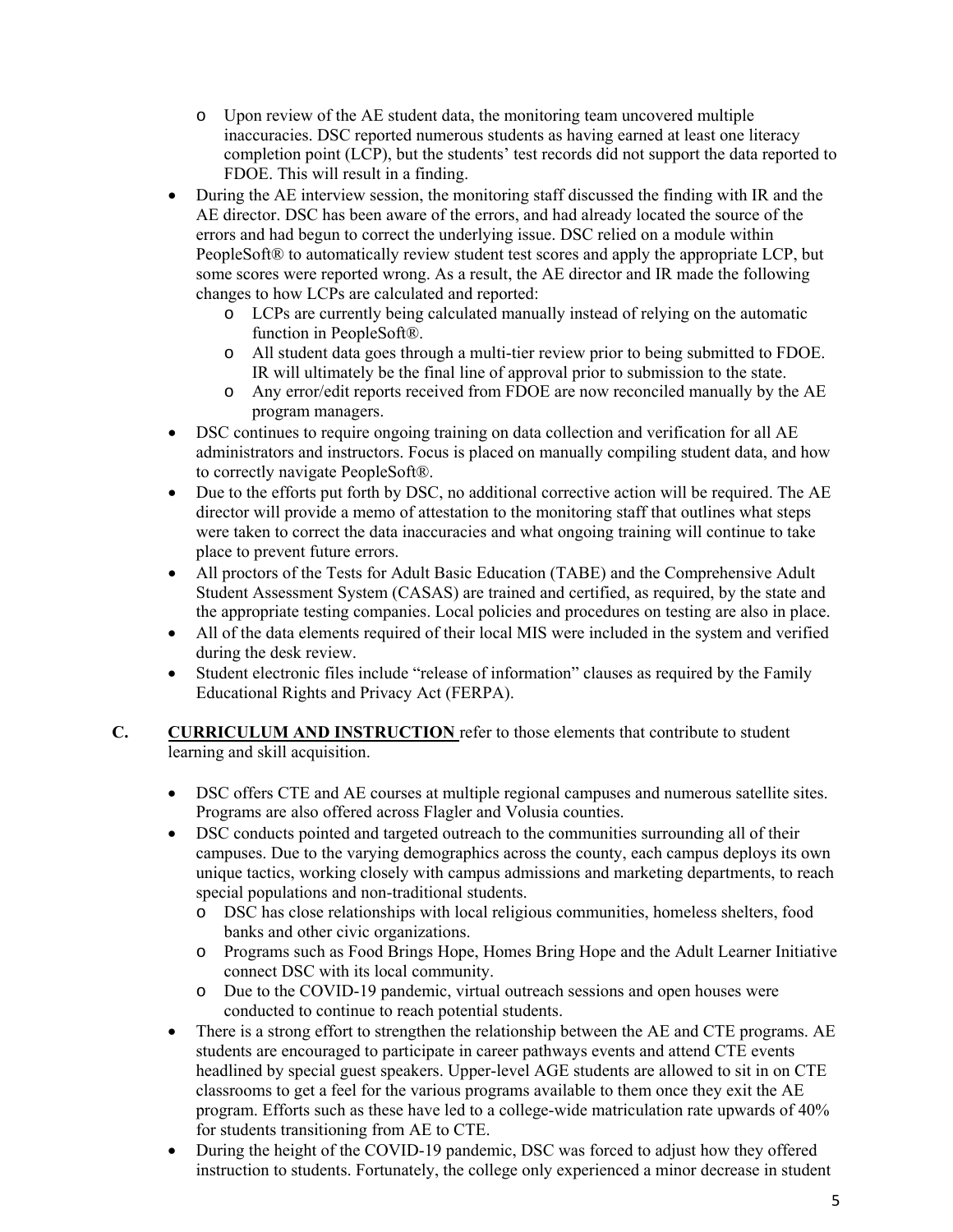enrollment. Courses were converted to "flex" scheduling which allowed for smaller class sizes and in some CTE classes, made classes available at differentiated start and end times in order to minimize the number students in instructional cohorts at a time as per CDC guidelines. Hybrid learning was also available for students who wished to continue their education online. DSC will continue virtual learning, even after students have returned to the classroom full time.

- outside of the classroom. DSC offers students multiple opportunities to participate in additional learning activities
	- o Work-based learning, internships and on-the-job training (OJT) is a priority within the college community.
	- o Students participate in multiple Career and Technical Student Organizations (CTSOs).
	- o With the help of instructors, some CTE programs such as barbering and cosmetology allow for students to sharpen their skills by working on residents from the local community.
	- o IELCE students are able to participate in Integrated Education and Training (IET) programs that better prepare them for transition into the workforce and/or into a postsecondary CTE program.
- DSC offers ample professional development and training to AE and CTE administrators and staff. Instructors also participate in ongoing trainings provided by FDOE, as well as annual professional development through the college. Program-specific trainings are also attended as required.
- No reasonable services and accommodations are denied to those students who self-declare a disability. The college works with disabled students to ensure their individual needs are being met, and accessibility offices are available on all campuses.
- **D.** TECHNOLOGY AND EQUIPMENT refer to a review of the technology and equipment used by students and instructors in the classroom; addresses access, availability, innovation, use and condition.
	- inventory management system. All inventory criteria set forth by federal, state and local guidelines are included within the
	- The college has a technology plan that includes policies on new equipment requests, equipment safety/storage, and old inventory disposal.
	- Department managers act as the custodians of all equipment housed at their location.
	- DSC conducts an annual college-wide inventory of their federally funded equipment. There was one instance of stolen or lost equipment, and DSC provided an incident report to the monitoring staff.
	- Monitoring staff conducted inventory reviews across four campuses, and no instances of noncompliance were uncovered.
- **E.** ACCESS AND EQUITY refer to compliance with federal non-discrimination laws' requirements relating to recruitment, enrollment, participation, and completion of programs.
	- The Office of Equal Educational Opportunity (OEEO) is responsible for monitoring and overseeing civil rights compliance obligations. Should you have any questions or concerns, please contact the OEEO at 850-245-0511.
- **F. RECORDS REVIEW** refers to reviewing the records and documents that evidence compliance with federal and state rules and regulations. In addition, a sampling of financial and programmatic records is reviewed.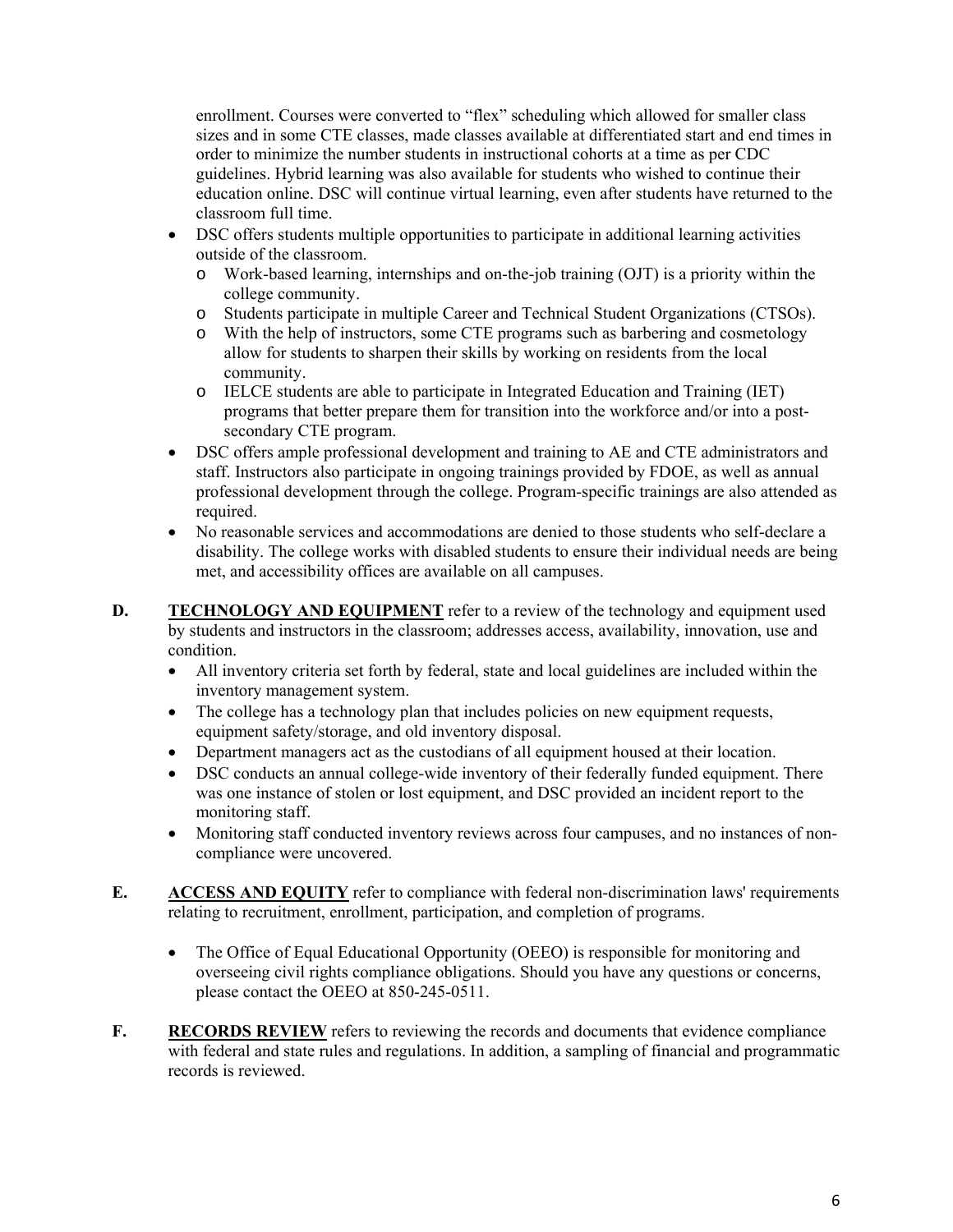- Size, scope and quality review
- CLNA –Local Market Alignment
- MIS data quality checklists
- College-wide policies and procedures for finance and procurement
- College-wide technology plan
- Policies on accessibility
- Inventory and procurement records
- Memorandums of Understanding (MOUs) and articulation agreements
- Advisory committee records agendas, sign-in sheets, etc.
- College-wide professional development and training records agendas, sign-in sheets, training materials, etc.
- CTE and AE student data review
- Lost property incident report
- Tests of Adult Basic Education (TABE) and Comprehensive Adult Student Assessment System (CASAS) proctor records
- **G. FINANCIAL** refers to aspects of the federal fiscal requirements that providers must meet when expending federal funds, including financial management, procurement, inventory management and allowable costs.
	- PeopleSoft® is used as the college's Enterprise Resource Planning (ERP) system.
	- DSC has fiscal, accounting and procurement policies that ensure the efficient management of CTE and AE grant funds. The following policies and procedures were made available to the monitoring staff:
		- o Cash Management
		- o Budgeting
		- o Financial reporting
		- o Procurement guidelines
		- o Travel requirements
	- Purchase orders are only created and authorized for items previously approved in the FDOE federal grant application. The program director(s) and the AVP will send a purchase request via PeopleSoft® for internal review and authorization. The authorization process is streamlined based off the anticipated cost of a purchase.
	- Program directors and administrative staff hold monthly meetings with the college's grants and accounting department to review grant expenditures and the current financial standings of their grant(s). Few people have access privileges to the PeopleSoft® ERP, but program directors receive regular finance reports pertaining to their grant(s). Budgetary amendments are based off of need and financial flexibility, and are submitted to FDOE if the opportunity arises.
- **H. COLLABORATION** refers to the collaborative agreements, partnerships or memoranda of understanding (MOU) that are in place to benefit an agency's programs and students.
	- DSC has numerous collaborations and MOUs within the local community. They often offer additional educational and job experiences to students within the community. The list of partners include, but are not limited to:
		- o CareerSource Flagler Volusia
		- o Food Brings Hope
		- o Homes Bring Hope
		- o Volusia County School District
		- o Flagler County School District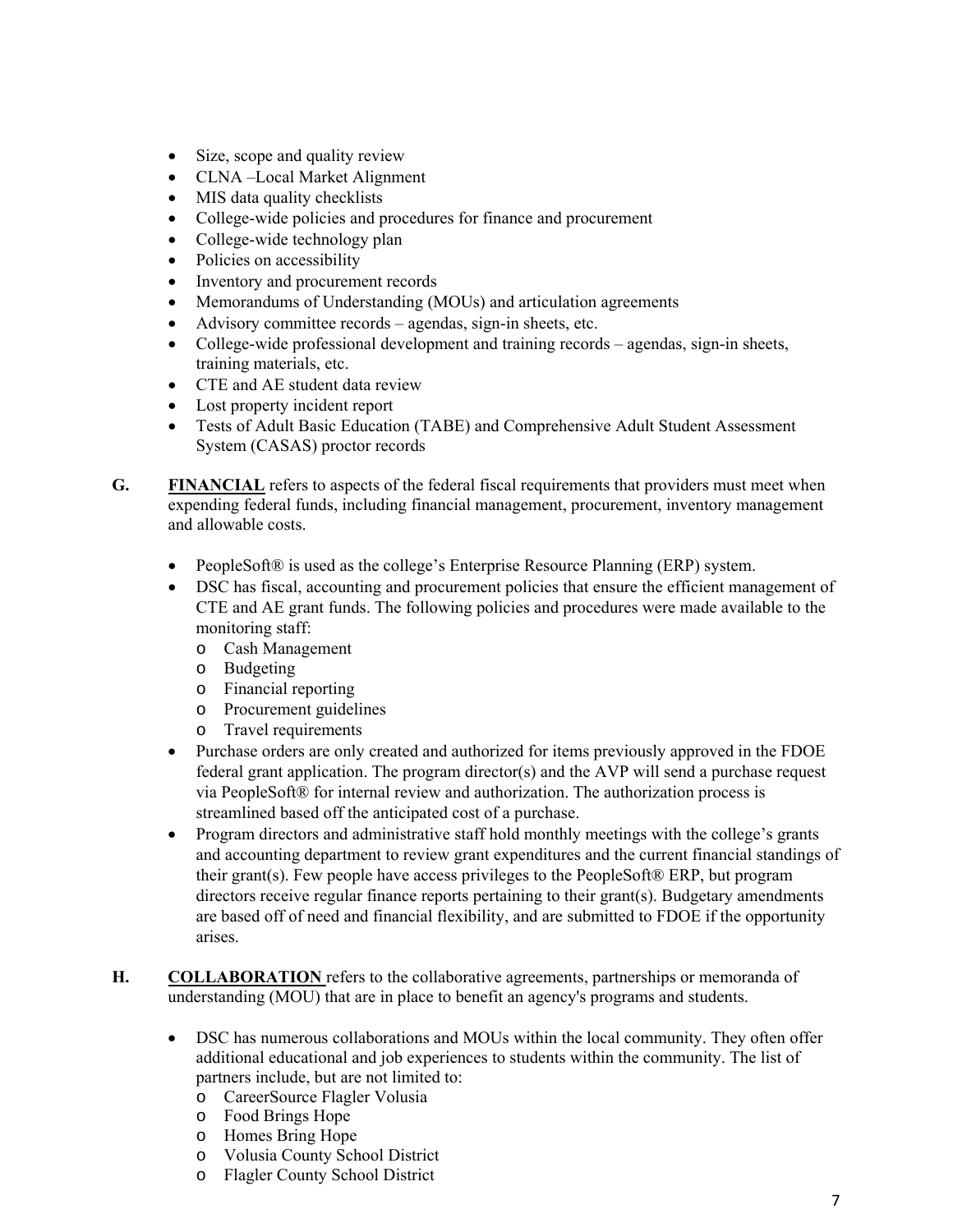- o Toyota Advanced Manufacturing Technician program
- o Multiple local businesses

# **VIII. RESULTS**

| <b>Finding Number</b>                                          | 1                                                                                                                                                                                                                                                                                                                                                                                      |  |  |  |
|----------------------------------------------------------------|----------------------------------------------------------------------------------------------------------------------------------------------------------------------------------------------------------------------------------------------------------------------------------------------------------------------------------------------------------------------------------------|--|--|--|
| Area                                                           | Data and Assessment                                                                                                                                                                                                                                                                                                                                                                    |  |  |  |
| <b>Finding Summary</b>                                         | The provider failed to accurately report student LCP data to FDOE.                                                                                                                                                                                                                                                                                                                     |  |  |  |
| <b>Finding Detail</b>                                          | Monitoring staff conducted a student data audit of the provider's AGE<br>completers. Upon review, it was determined that multiple students were<br>reported as having earned at least one LCP, but the students' test records<br>did not support those claims. The monitoring staff verified each student's<br>test transcripts for accuracy as part of the on-site monitoring review. |  |  |  |
| <b>Citation</b>                                                | UGG 2 CFR 200.328 "Monitoring and reporting program performance."                                                                                                                                                                                                                                                                                                                      |  |  |  |
| Recommended/<br><b>Anticipated Corrective</b><br><b>Action</b> | The AE director will provide a memo of attestation to the monitoring staff<br>that outlines what steps were taken to correct the data inaccuracies and<br>what ongoing training will take place to prevent future errors.                                                                                                                                                              |  |  |  |
| Anticipated<br>completion date:                                | December 10, 2021                                                                                                                                                                                                                                                                                                                                                                      |  |  |  |
| Name(s) and Title(s)<br>responsible for<br>corrective action:  | Dr. Carrie Ann Verge, director, Adult Education                                                                                                                                                                                                                                                                                                                                        |  |  |  |
| Plan accepted by: Michael Swift                                | Date: 12/13/2021                                                                                                                                                                                                                                                                                                                                                                       |  |  |  |
| Status of Action Plan (to be completed by FDOE staff)          |                                                                                                                                                                                                                                                                                                                                                                                        |  |  |  |
| <b>Status of CAP: Closed</b>                                   | Date: 12/13/2021                                                                                                                                                                                                                                                                                                                                                                       |  |  |  |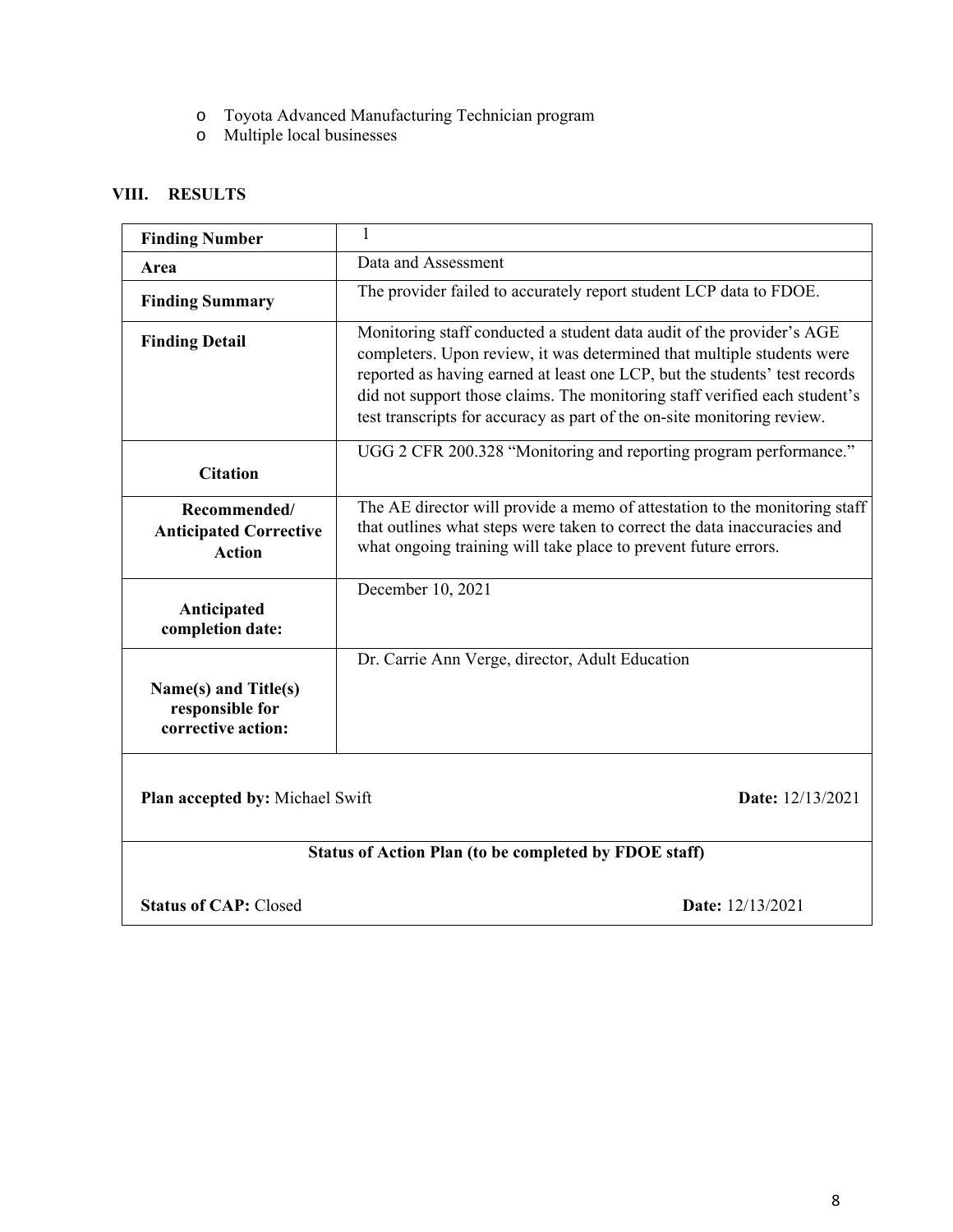# **IX. SUMMARY**

Once the monitoring review is completed, including receipt of additional requested information when applicable, a preliminary report is forwarded to the provider for review. Comments are accepted and will be considered at the discretion of the FDOE monitoring team lead. Once the final report is approved, it will be forwarded to the agency head with a copy sent to the provider designated contact person. The final report will be posted on the department's website at the following address: http://fldoe.org/academics/career-adult-edu/compliance.

Finally, the division issues a closure letter to the agency head and designated contact person. This letter indicates that all outstanding corrective action plan items have been completed, when applicable, and that no further action is required. This letter will officially end your monitoring process.

The monitoring team extends its appreciation to all participants of Daytona State College monitoring review on behalf of the department. Special thanks is offered to Dr. Sherryl Weems and Dr. Carrie Ann Verge for their participation and leadership during this process.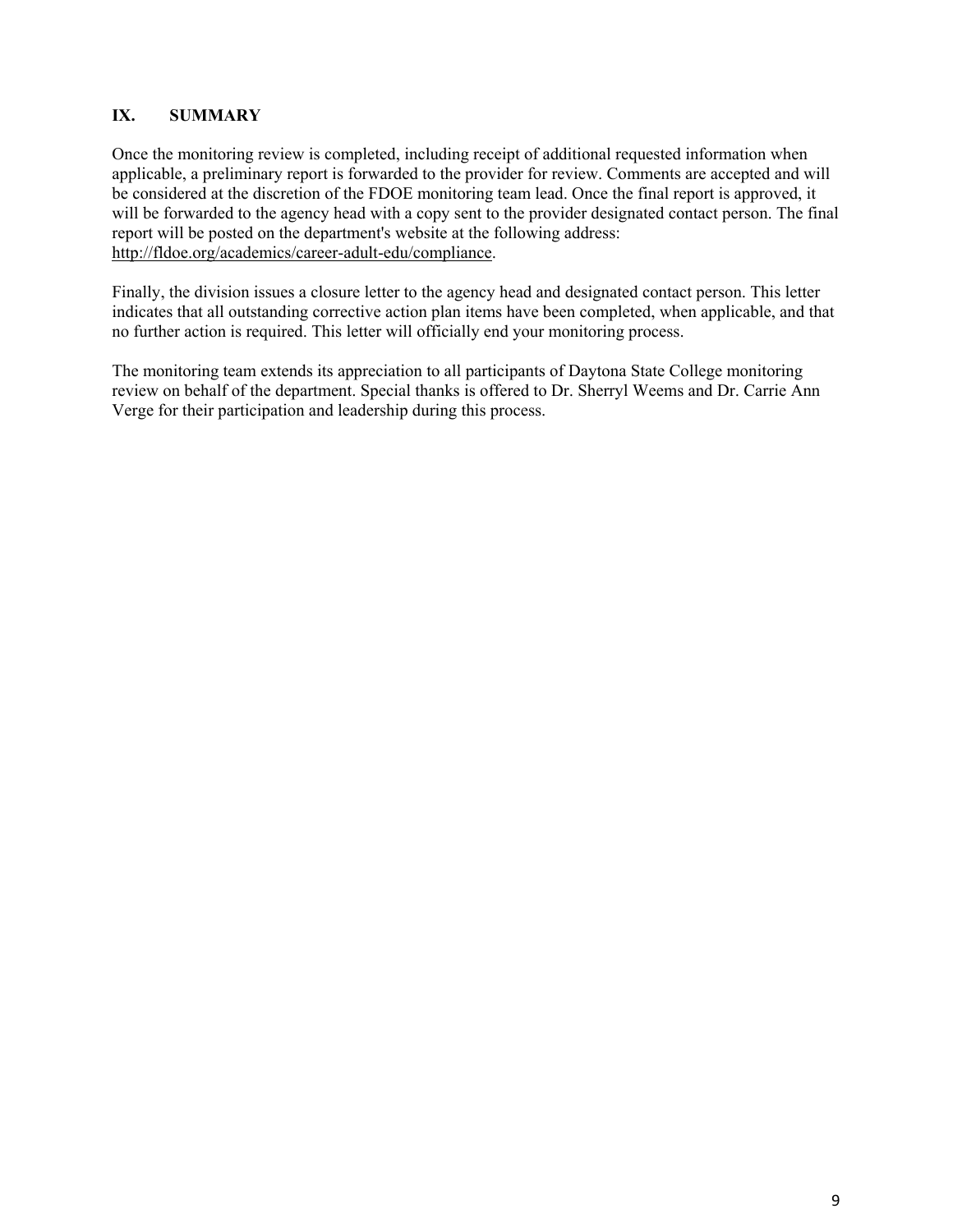# **APPENDIX A**

# Daytona State College Career and Technical Education Risk Matrix

# **Risk Scores Matrix for Colleges Receiving Career and Technical Education (CTE) Carl D. Perkins Grants**

Agency Name: **Daytona State College**  Program Type: **CTE**  Monitoring Year: **2021-2022** 

| Metric                                                                   | <b>Scaling</b>        | Point<br>Value          | <b>Points</b><br><b>Assigned</b> | Weight         | <b>Total Metric</b><br><b>Points</b> |
|--------------------------------------------------------------------------|-----------------------|-------------------------|----------------------------------|----------------|--------------------------------------|
|                                                                          | 7 or More             | $\overline{7}$          | 5                                | X 10           |                                      |
| <b>Number of Years Since Last</b>                                        | Years                 |                         |                                  |                |                                      |
| <b>Monitored</b>                                                         | $5 - 6$               | 5                       |                                  |                | 50                                   |
|                                                                          | $3-4$                 | $\overline{\mathbf{3}}$ |                                  |                |                                      |
|                                                                          | $0 - 2$               | $\mathbf{1}$            |                                  |                |                                      |
|                                                                          | <b>Upper Quartile</b> | $\overline{7}$          | 5                                | <u>X 8</u>     |                                      |
| <b>Total Budget for all Perkins</b>                                      | <b>Upper Middle</b>   | 5                       |                                  |                |                                      |
| <b>Grants Combined</b>                                                   | Lower Middle          | $\overline{3}$          |                                  |                | 40                                   |
|                                                                          | Lower Quartile        | $\mathbf{1}$            |                                  |                |                                      |
|                                                                          | 4 or More             | $\overline{7}$          |                                  | X8             |                                      |
| <b>Number of Perkins Grants</b>                                          | 3                     | $\overline{5}$          | $\mathbf{1}$                     |                |                                      |
|                                                                          | $\overline{2}$        | $\overline{\mathbf{3}}$ |                                  |                | 8                                    |
|                                                                          | $\mathbf{1}$          | $\mathbf{1}$            |                                  |                |                                      |
| <b>Change in Management</b><br><b>Information Systems (MIS) from</b>     | Yes                   | $\overline{7}$          | $\bf{0}$                         | X <sub>6</sub> | $\bf{0}$                             |
| <b>Previous Fiscal Year</b>                                              | No                    | $\theta$                |                                  |                |                                      |
| <b>Agency CTE Program Director</b><br><b>Change from Previous Fiscal</b> | Yes                   | 7                       | $\bf{0}$                         | X <sub>6</sub> | $\mathbf{0}$                         |
| Year                                                                     | No                    | $\theta$                |                                  |                |                                      |
|                                                                          | <b>Upper Quartile</b> | 7                       | 3                                | X <sub>4</sub> |                                      |
|                                                                          | <b>Upper Middle</b>   | $\overline{5}$          |                                  |                | 12                                   |
| <b>Unexpended Funds from all</b><br><b>Perkins Grants Combined</b>       | Lower Middle          | $\overline{3}$          |                                  |                |                                      |
|                                                                          | Lower Quartile        | $\overline{1}$          |                                  |                |                                      |
|                                                                          | $\Omega$              | $\boldsymbol{0}$        |                                  |                |                                      |
|                                                                          | <b>Upper Quartile</b> | $\overline{7}$          | 7                                | <u>X4</u>      |                                      |
| <b>Number of Findings from the</b>                                       | <b>Upper Middle</b>   | $\overline{5}$          |                                  |                | 28                                   |
| <b>Office of the Auditor General</b>                                     | Lower Middle          | $\mathfrak{Z}$          |                                  |                |                                      |
|                                                                          | Lower Quartile        | $\mathbf{1}$            |                                  |                |                                      |
|                                                                          | $\boldsymbol{0}$      | $\theta$                |                                  |                |                                      |
| <b>AGENCY RISK SCORE:</b><br>138                                         |                       |                         |                                  |                |                                      |

Data sources used for calculations: Prior to July 1, 2020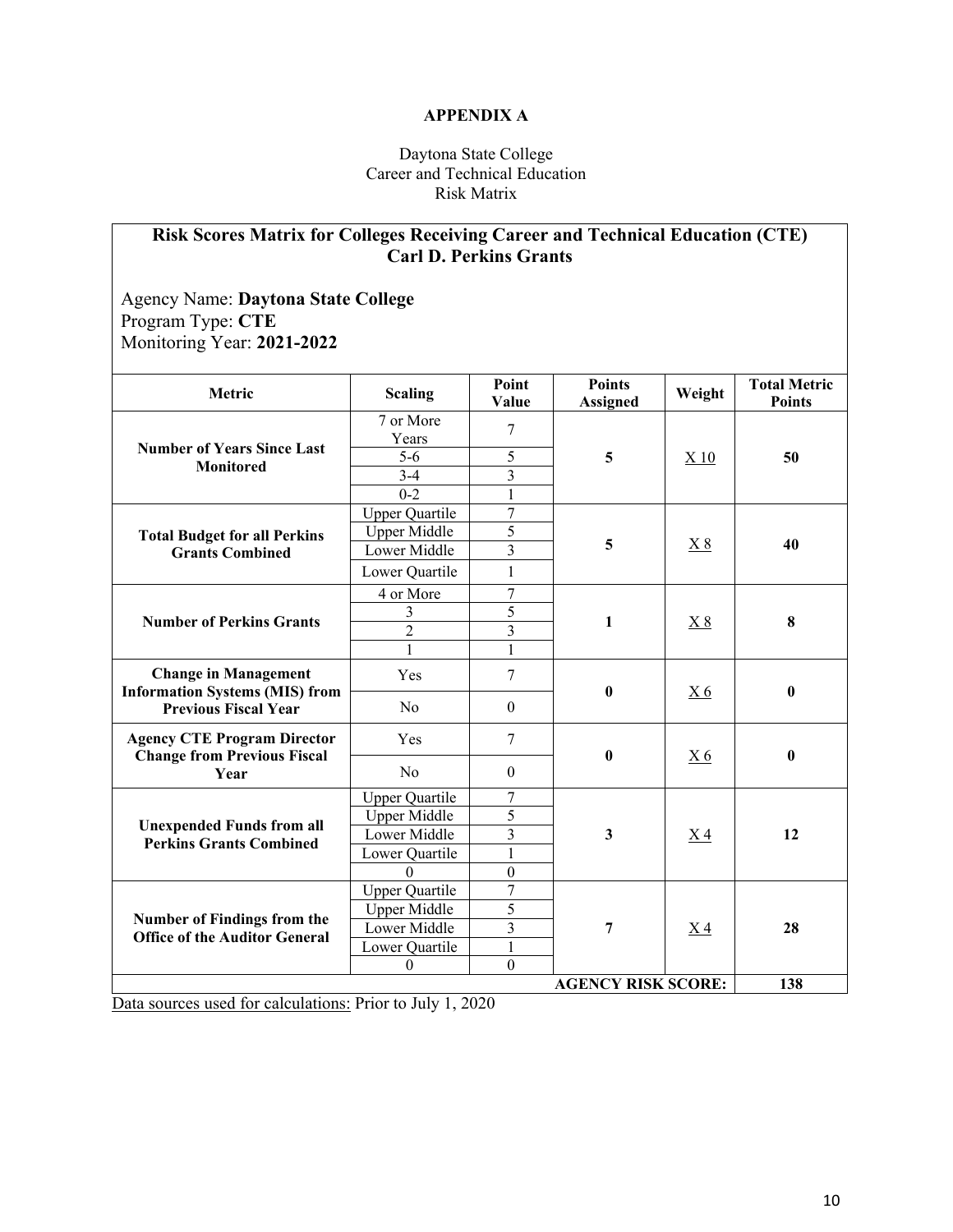# Daytona State College Adult Education Risk Matrix

# **Risk Scores Matrix for Colleges Receiving Adult Education (AE) Grants**

Agency Name: **Daytona State College**  Program Type: **AE**  Monitoring Year: **2021-2022** 

| Metric                                                                  | <b>Scaling</b>                         | Point<br>Value          | <b>Points</b><br><b>Assigned</b> | Weight         | <b>Total Metric</b><br><b>Points</b> |
|-------------------------------------------------------------------------|----------------------------------------|-------------------------|----------------------------------|----------------|--------------------------------------|
|                                                                         | 7 or More Years                        | 7                       | 5                                | X10            |                                      |
| <b>Number of Years Since Last</b>                                       | $5-6$                                  | 5                       |                                  |                | 50                                   |
| <b>Monitored</b>                                                        | $3 - 4$                                | $\overline{3}$          |                                  |                |                                      |
|                                                                         | $0 - 2$                                | $\mathbf{1}$            |                                  |                |                                      |
|                                                                         | <b>Upper Quartile</b>                  | $\overline{7}$          | 5                                | X8             |                                      |
| <b>Total Budget for all Adult</b>                                       | <b>Upper Middle</b>                    | 5                       |                                  |                |                                      |
| <b>Education Grants Combined</b>                                        | Lower Middle                           | $\overline{\mathbf{3}}$ |                                  |                | 40                                   |
|                                                                         | Lower Quartile                         | $\mathbf{1}$            |                                  |                |                                      |
|                                                                         | 4 or More                              | $\overline{7}$          |                                  |                |                                      |
| <b>Number of Adult Education</b>                                        | $\overline{3}$                         | 5                       |                                  |                |                                      |
| <b>Grants</b>                                                           | $\overline{2}$                         | 3                       | 3                                | X8             | 24                                   |
|                                                                         | $\mathbf{1}$                           | $\mathbf{1}$            |                                  |                |                                      |
| <b>Change in Management</b><br><b>Information Systems (MIS)</b>         | Yes                                    | $\overline{7}$          | $\bf{0}$                         | <u>X6</u>      | $\bf{0}$                             |
| from Previous Fiscal Year                                               | No                                     | $\mathbf{0}$            |                                  |                |                                      |
| <b>Agency AE Program Director</b><br><b>Change from Previous Fiscal</b> | Yes                                    | $\overline{7}$          | 7                                | X <sub>6</sub> | 42                                   |
| Year                                                                    | N <sub>o</sub>                         | $\boldsymbol{0}$        |                                  |                |                                      |
|                                                                         | <b>Upper Quartile</b>                  | 7                       |                                  | X <sub>4</sub> | 4                                    |
| <b>Unexpended Funds from all</b>                                        | Upper Middle                           | 5                       | 1                                |                |                                      |
| <b>Adult Education Grants</b>                                           | Lower Middle                           | $\overline{\mathbf{3}}$ |                                  |                |                                      |
| <b>Combined</b>                                                         | Lower Quartile                         | $\mathbf{1}$            |                                  |                |                                      |
|                                                                         | $\Omega$                               | $\overline{0}$          |                                  |                |                                      |
|                                                                         | <b>Upper Quartile</b>                  | $\overline{7}$          | 7                                | X <sub>4</sub> |                                      |
| <b>Number of Findings from the</b>                                      | <b>Upper Middle</b>                    | 5                       |                                  |                | 28                                   |
| <b>Office of the Auditor General</b>                                    | Lower Middle                           | $\overline{\mathbf{3}}$ |                                  |                |                                      |
|                                                                         | Lower Quartile                         | $\mathbf{1}$            |                                  |                |                                      |
|                                                                         | $\Omega$                               | $\boldsymbol{0}$        |                                  |                |                                      |
|                                                                         | Target Not Met on<br>3 of 3 Indicators | 5                       |                                  |                |                                      |
| <b>Adult Education Program</b><br><b>Improvement Plan (AEPIP)</b>       | Target Not Met on<br>2 of 3 Indicators | $\overline{3}$          | 4                                | X <sub>6</sub> | 24                                   |
|                                                                         | Target Not Met on<br>1 of 3 Indicators | $\mathbf{1}$            |                                  |                |                                      |
|                                                                         | All Targets Met                        | $\mathbf{0}$            |                                  |                |                                      |
| <b>Agency Risk Score</b>                                                |                                        |                         |                                  |                | 212                                  |

Data sources used for calculations: Prior to July 1, 2020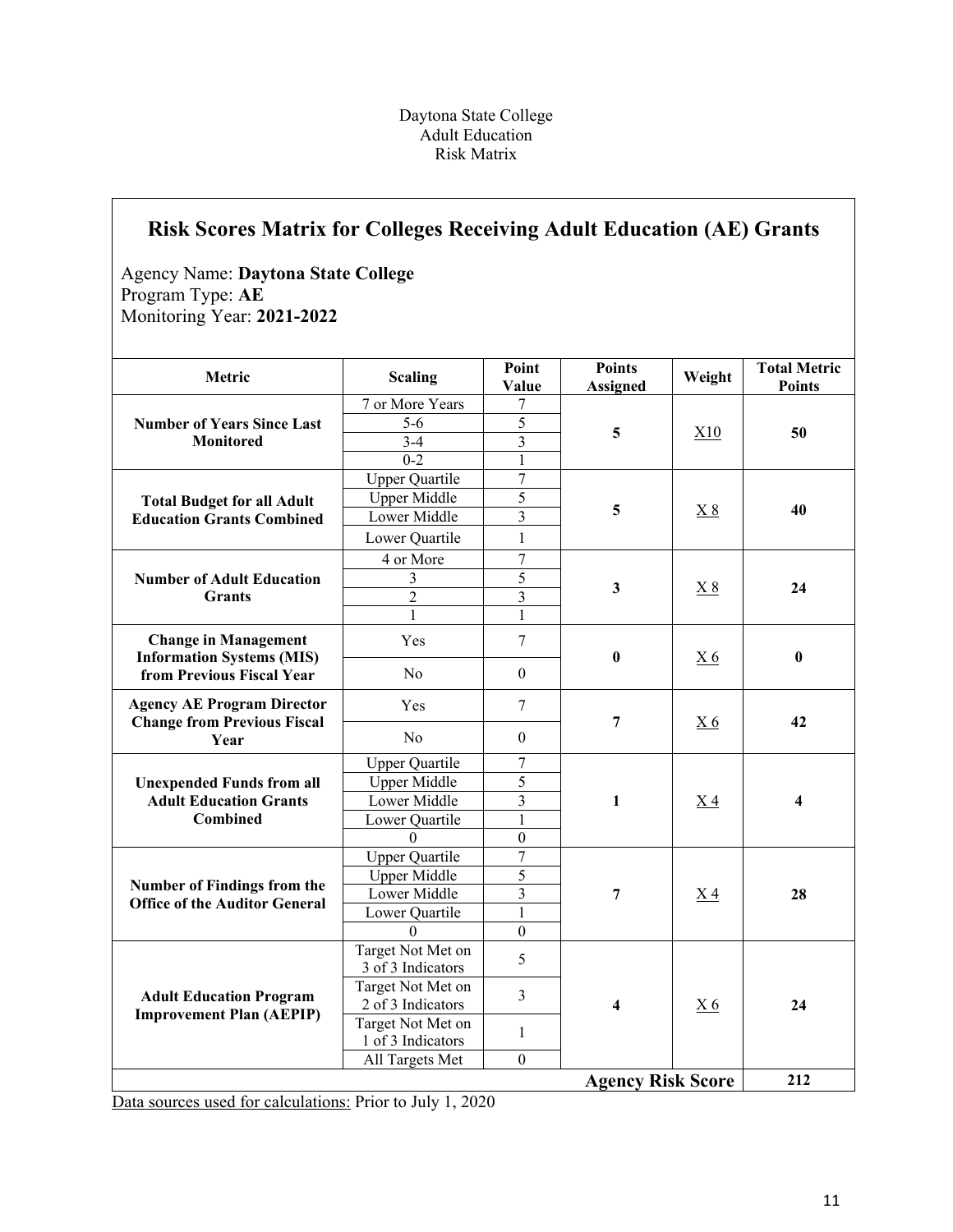## **ATTACHMENT A**

## **Daytona State College Institutional Highlights**

 Daytona State College is a gateway to life changing opportunities that positively impact not only students and their families, but our economy and community. Students come to us because they believe we can help them achieve success, and that is a precious and vulnerable faith we take very seriously. We continue to build upon our success by increasing the number of programs, further empowering student support services and expanding our physical footprint.

### **Institutional Recognition**

- DSC is the highest ranked school among Florida's 28 state colleges in U.S. News & World Report for online programs.
- Daytona State College is one among 150 institutions invited to compete for the \$1 million Aspen Prize for Community College Excellence

### **Title III: Strengthening Institutions**

 investments in powerful technology, training, and resources for students. A \$2.1M Title III Strengthening to promote cultural inclusion, social acceptance, and community connection. The upgrades also include a Supported by mission-driven, intentional leadership throughout the college, DSC has made significant Institutions Program grant awarded by the Department of Education in 2019, has allowed us to redesign our advising model, overhaul our webpage, create a mobile app, and conduct college-wide training in diversity, equity, and inclusion (DEI). The College has implemented professional development training for faculty and staff to increase DEI awareness and to help build skills and capacity for advancing diversity, equity, and inclusion throughout the institution to enrich the educational experience for students. Another component accomplished through this grant was the review and revision of the DSC website and messaging live chat function to assist students with navigation and support to increase engagement with at-risk and underserved students.

#### **Student Care and Pathway Development**

Focus on student care is enhanced by our use of Civitas Learning. CIVITAS allows advisors to communicate with targeted populations of students through nudge campaigns and text messaging, providing advisors multiple ways to connect. Advising maintains contact with nudge campaigns framed around student mindset and mattering, which are sent five times each semester. The "open rate" on these emails is above 40% each time, and many students respond with questions, comments or just a "thanks for the reminder!"

 Our pathways development is enhanced given that many of our A.S. degrees contain embedded certificates that build to an A.S. and then into our bachelor's programs. Students in any of our vocational programs can A.S., and bachelor's degrees stack onto one another and the specific jobs and salaries to which they lead. The guide is used as a training tool with district advisors and CTE faculty and is shared with all middle and transition into the A.S. in Industrial Management, receiving 23 college credits for the certificate they earned. We developed a comprehensive Career Pathways Guide that depicts how credentials such as certificates, This resource is valuable to a first-time college student or someone who is returning to advance their career. high school students and parents in Volusia & Flagler counties, prospective adult students, and is available on our advising webpage.

DSC has over 3,000 students in our dual enrollment program that continues a pathway development for high school students. The dual enrollment experience begins with a student success course offered in each of the 12 high schools in our district. Dual enrolled students are eligible to enroll in AA, AS, certificate, vocational, and bachelor's programs. Last year over 200 dual enrolled students graduated from DSC before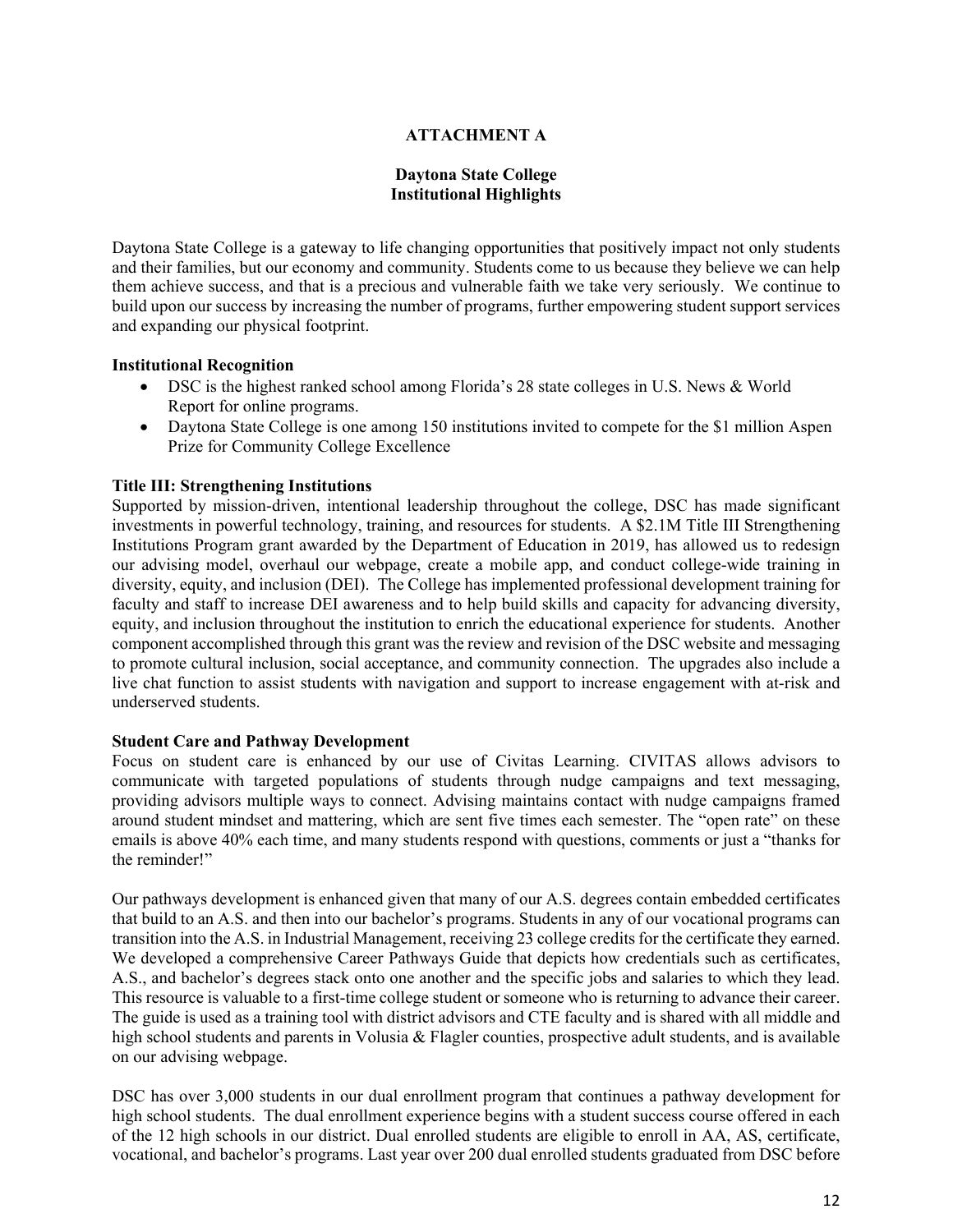agreements with public high schools convert high school classes to 3-6 credits toward A.S. degrees at DSC. completing their high school diploma. Additionally, over 25 career pathways through three articulation

# **Workforce Innovation Models**

 educational partner establishing Florida's first FAME chapter. This work-based learning program provides Advanced Manufacturing Technician (AMT). FAME students attend classes two days a week and work at least 24 hours a week for a local, sponsoring employer, while being paid a competitive wage. A similar Federation for Advanced Manufacturing Education (FAME) program is a nationally recognized program based on Toyota's Advanced Manufacturing Technician program has selected Daytona State College as an the opportunity for students to earn an AS degree in Engineering Technology and certification as an work-based program model in automotive technology began in 2021 with Daytona Toyota.

# **Expanding our Footprint**

 In spring of 2019 we opened the 84,000 square foot L. Gale Lemerand Student Center which is a focal point on campus. The Center creates a perfect blend of student life and academics. The ikon.5, the award-winning company that designed it, features the building on its website as one of the best examples of their work.

We eagerly anticipate the fall 2022 opening of a brand new 225 bed housing facility. The building will provide more than 52,000 square feet of living space for up to 252 students and will support our student athletes as well as all other students, who desire and could benefit by the on-campus housing experience. This facility is designed to encourage an interactive living and learning environment.

In 2022, we will break ground on a new workforce development and training facility on the Deltona Campus.

# **College in the Community**

Beginning with a Wisconsin 2016 HOPE Lab survey we learned that far more students than we imagined experienced food and housing insecurity, a hidden problem among millions of community college students. That prompted us to launch an intensive effort led by our Center for Women and Men to end hunger and homelessness at Daytona State College. Not only did our community step up with free bus passes, health care services, hotel rooms for those in crises, a food pantry, clothes closet, and textbook lending library, but food insecurity rates dropped 23% points between 2016 and 2021 among those we surveyed, and housing insecurity fell 7%.

The Veteran's Center, which opened nearly 10 years ago, was created to provide targeted services for active-duty or former members of the military and their families who wished to pursue a college degree or further their education. It's one of the reasons Daytona State College has been regularly recognized by U.S. News & World Report as one of the best schools in America for veterans.

Through partnerships and collaborations, the School of Adult Education continues to grow and build learning sites for marginal populations within our community. These sites and programs include a new Accelerated GED program on our New Smyrna Beach/Edgewater campus, a satellite location at a CareerSource Center in Orange City, an ABE/GED class for displaced families at Hope Place (a local community family housing facility), and an ESOL class for migrant workers at the San Jose Mission in Pierson.